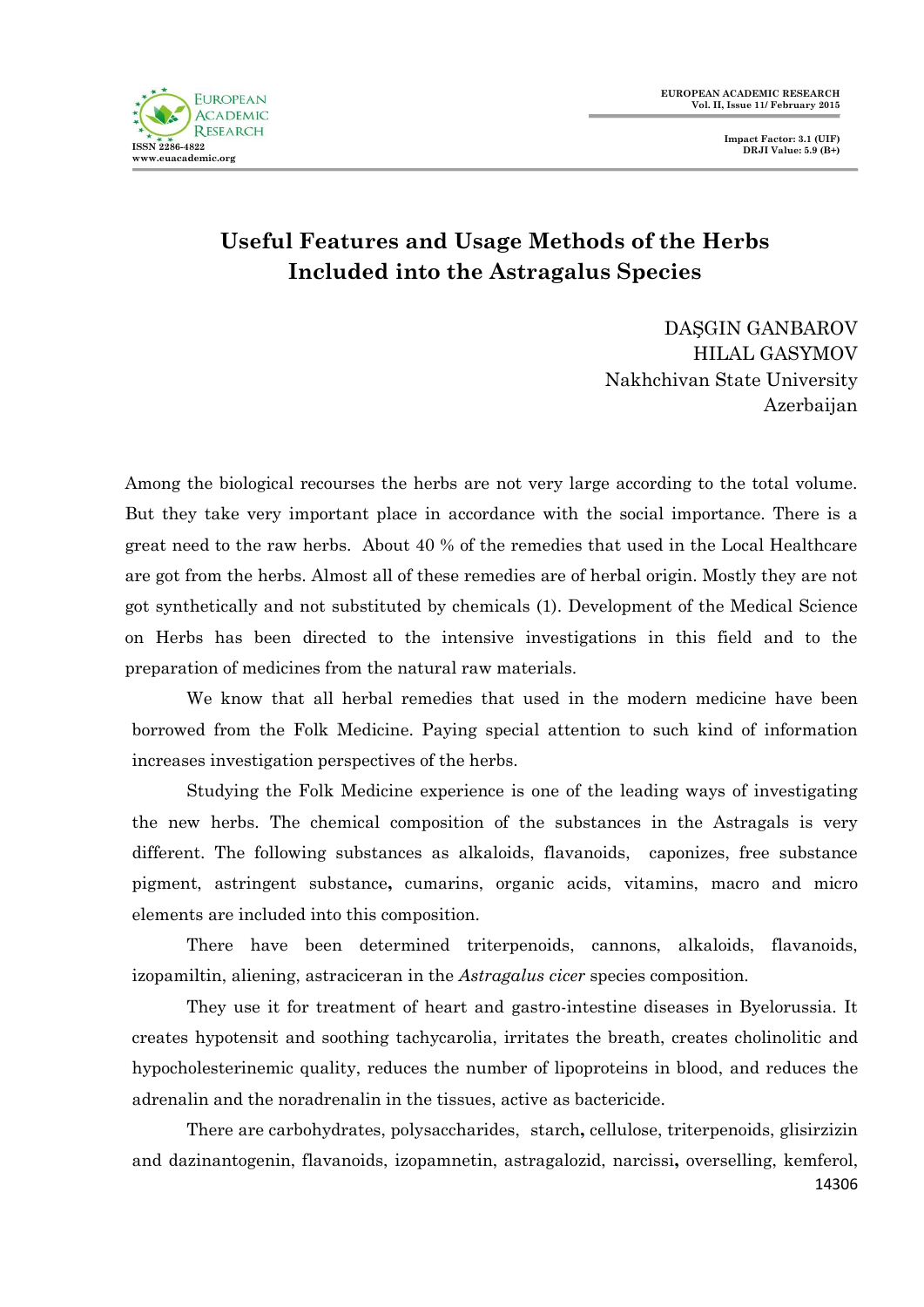kumarins, ceiling and dyeing-stuffs, and also Fe, Ca, Al, P, Na**,** Mg, St, Ba, Mo, Mn, V, microelements, and also selenium in the over-ground parts of the *A. dasyanthus. Astragalus* species syrup is used as an effective remedy on chronic heart feilure, stenocarolia, on the beginning stage of hyperbolic, edemas, vascular insufficiency of kidneys (severe and chronic nephritis). It increases the urine secretion, useful on toxic injures of the liver and has sedative antioxidant effect. If we pay attention to the features of influence mechanism, rich chemical composition, existence of some microelements and glicisene, less toxic influence; it may be successfully used in dermatology**,** eczema, neurodermits, scleroderma, psoriasis, vitiliga and baldness. In Folk Medicine Astragal *A. dasyanthys* is used on burns, rheumatic aches on the joints, neurotic diseases, phlegm clearing, sudorific and as a remedy to stop bleeding. There are followings in the composition of the A. falcatus – trirentpenoids, flavanoids, robin in (about 2,33%), kemferol, fenolcarbon acids, siclitolls, dust, kumarins, scooping, skimming, alkaloids (0,03%) free component combinations: 3 nitro-1 propolan, 3 nitro – propone acid, mizetoxin, shibarjan, kriatin, heptagon, vitamin C, macro-elements  $(mg/g)$ , K-16,10, Ca -18,80, Mg-4,00, Fe-0.14, microelements  $(mkg/g)$ Mn-0,25, Cu-0,20, Zn-0,20, Co-0,13, Cr-0,004, Al-0,006, Ba-0,73, Se-5,63, Ni-0,09, Cr-1,61, Ph-0,07, I-0,06, B-11,0.

 In the Medical Science the *A. falcatus* leaves and flowers are used as raw material**.** On the basis of Robin in its composition some remedies are prepared for treatment of several diseases of kidneys. It increases nitrogen secretion function of the kidneys and reduces the amount of nitrogen, urine essence and kriatin in blood. It is used for complex treatment of chronic kidney diseases. There are carbohidrates**,** the substances close to them by composition**,** manned**,** dextrose, (d-glucose) caponizes, alkaloids, nitrogen essence compositions**,** 3-nitropropion acid, lavanoids 0,66%, triterpenoids, floavanoids, vitamin C in the over-ground composition of the *A. glycyphyllos*. It is used as purgative substance in the Caucasus. They prepare remedies that have lactones features. There are triterpenoid glisirizin and 14-16% saponines in the under-ground parts of them. Remedies of this type are used for treatment of the neurotic diseases in the regions along the Volga River, Russia. They use these remedies as diuretic, purgative, phlegm clearing, as well as for treatment of scrofulous (scrofula-xanezir), dermatitis, dermatology, rheumatism in the Ukraine. In France these remedies are used as purgative, diuretic and air clearing means. In Byelorussia the tincture of the over-ground parts is used for treatment of uteropfoz, gastric diseases, dysentery, dermafomicoses of the scull skin. In the Karpats the remedies are used for treatment of kidney diseases as diuretic, other diseases of kidneys and urethras, phlegm clearing, severe respiratory diseases, rheumatism, artragias**,** diarrhea, derma hits, in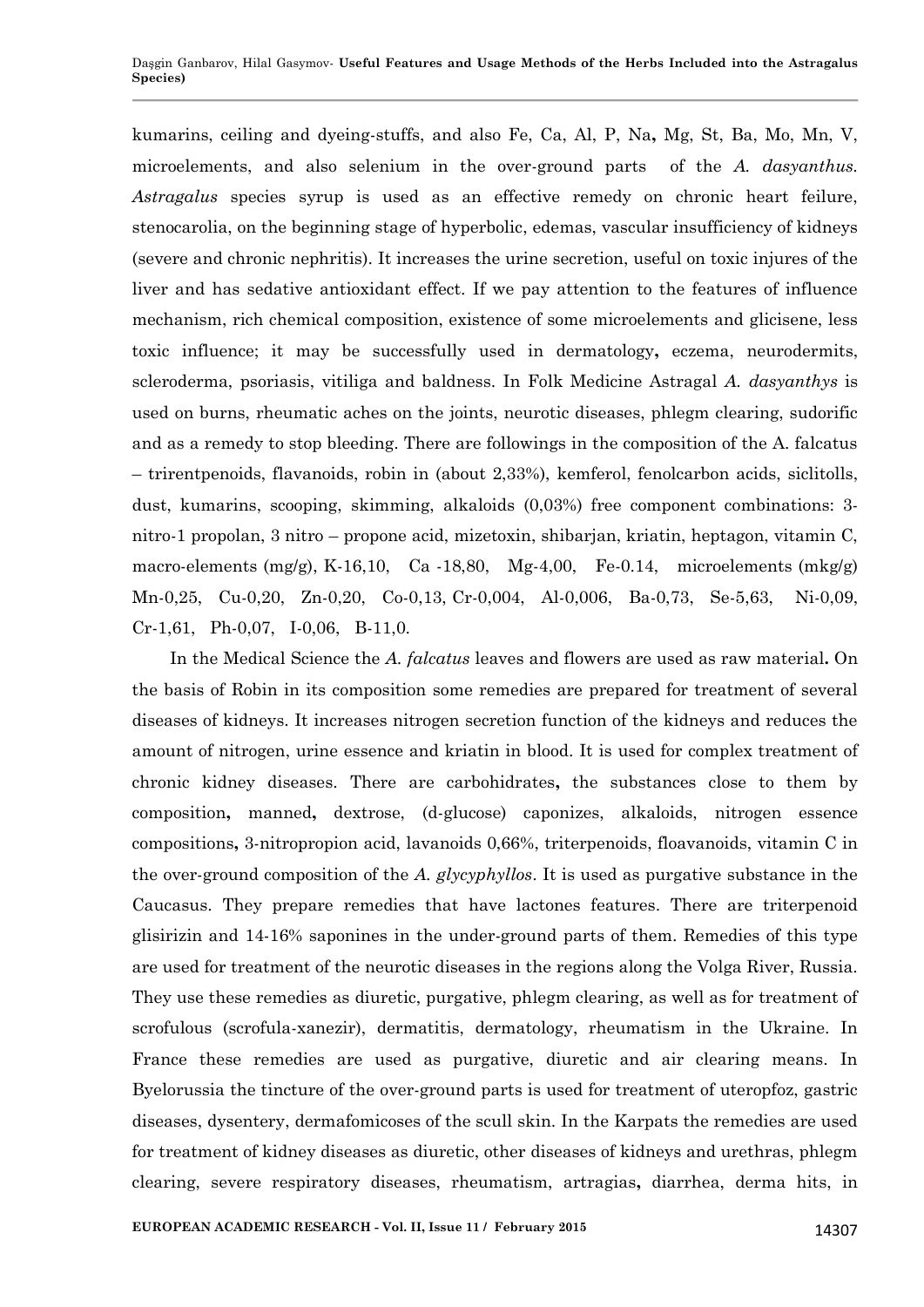gynecology as birth stimulator means. In Bulgaria Astragal tincture is used for treatment of hypertonic, gastroenteritis, meteorezim**,** diarrhea, as lactose remedy, inhales**,** and varicose dermatitis. Extract of the leaves is used against fermentation. Leaves and seeds are used as purgative remedies for kidney-stones, soligauria, scrobulyoses, and dermatitis.

 Flowers, leaves and roots of some *Astragalus* species are widely used in the Folk Medicine. It increases immunity and used for treatment of lungs and spleen. It is used on breathing problems, blood circulation, diarrhea, weakness, and sweating, poor appetite. In the traditional Chinese Medicine these remedies are used for treatment of arthritis and neurotic diseases. It regulates blood saccharine and hormonal system reduces body inflammatory. The herb gives effect at least in six weeks and helps on formation of red blood cells. Also used on chill and flu, increases blood circulation and heart function, useful on cardio-vascular diseases, reduces blood coagulation, diuretic, prevents albumen gathering in urine, and has prostate protective features. Remedies made from *Astragalus* species are used for the patients who get chemical-therapy and radio-therapy. It increases the positive influence of treatment and reduces its negative influence. It is also used on AIDS.

 As tonic remedy for the adults, the herbs protect the cells and reduce the signs of old age. It strengthens the digestion and brain function. Used for viral infections, diabetes, weariness, ulcer, insomnia, disorder of sexual function, propagate problems.

 *Astragalus* roots are used in tablet, capsule and syrup forms. Also we can eat them or brew the dried roots. The roots may be used as spices. You may take 3 glasses of boiled water, add 3 grams of dried roots and brew 5 minutes. The mixture may be used 2-3 times a day. The roots are mixed with honey and prepared ointment for the external use on tardy recovering ulcers. *Astragalus* raises the temperature. So it must be used carefully. Especially it must be gathered from the reliable places, because some *Astragalus* species are toxic. You must use only the roots of the herbs. People who have gastric problems may have allergic reactions. But if you use it attentively you may get good result. If we use it together with other herbs, we'll get better results. Only it must not be used together with the herbs that prevent blood coagulation. It is used for treatment of cardiovascular diseases in China. *Astragalus* reduces the blood pressure and improves blood circulation, helps to prevent infarct. Also helps to clean up unnecessary water of the body and it helps to reduce the blood pressure.